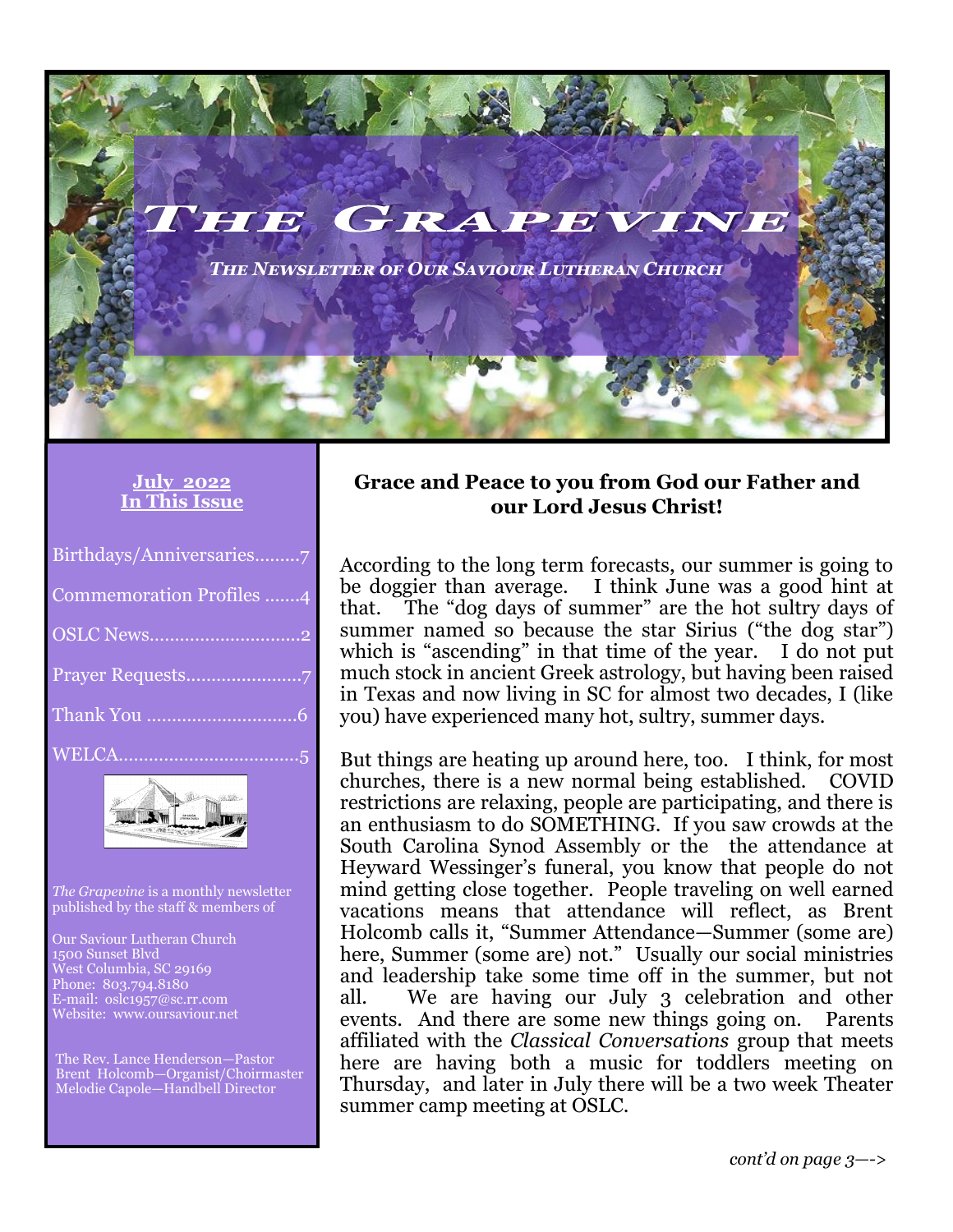

**COUNCIL HIGHLIGHTS** 

Charles Nicolson, Secretary June 2022

- The church's income is sufficient to meet expenses at this time; however, we have not yet made any payments to the Synod this year.
- The council decided to table the issue of security cameras for further consideration by the Memorials and Gifts Team.
- The church will use memorial funds to buy three brass trays for communion cups and a brass communion bread tray.
- The pastor said he is glad he no longer has to spend time preparing videos of the service and can use that time for visitation. He reported many visits to members in May.
- The pastor is working with Classical Conversations on repairs to the playground with the addition of a gaga ball pit and tetherball. Most of the expense and work for this will be provided by Classical Conversations.
- The council approved the use of the church by people associated with Classical Conversations for a drama camp during two weeks in July and also by Melodie Capole for a handbell camp.
- There has been very little response to the request for opinions about Sunday School and weekday Bible study. The pastor is considering video presentations like "Daily Prayer with Pastor Lance" in the future.

# **YOUNG ADULT/YOUTH NEWS**

Summer activities for the young adults are abbreviated due to school being out. However, Melodie and those available are making plans to assist with activities and music for the "Celebrate America" event on July 3rd following the worship service. It will certainly be entertaining for everyone!

We appreciate the congregation's continued prayers and financial support of the Young Adult/Youth Ministry. Designated gifts can be made to Our Saviour and earmarked for this ministry.

> Thank you, Young Adult/Youth Ministry Team

## **RAZBERRIES**

The Razberries will be hosted by the Hortons on July 9. We will meet at 6:30 p.m. at the South Congaree House of Pizza. They have a fairly wide selection of Italian and Greek entrees as well as, of course, pizza. If you like Italian desserts be sure to save room for the Cannelloni. It is awesome. In order to reserve the correct amount of space please respond to Don at 803-606-1514 or [donh227@sc.rr.com](mailto:donh227@sc.rr.com) by Wednesday July 6 so reservations can be made with the restaurant.





Mark your calendars for **Sunday, July 3**. The Lydia Circle will be hosting a BBQ lunch after the worship service in the Fellowship Hall! Please plan to join us, wear your summer attire, and enjoy entertainment featuring patriotic music and activities! Sign up in the Narthex so there is an idea of the headcount. Thank you!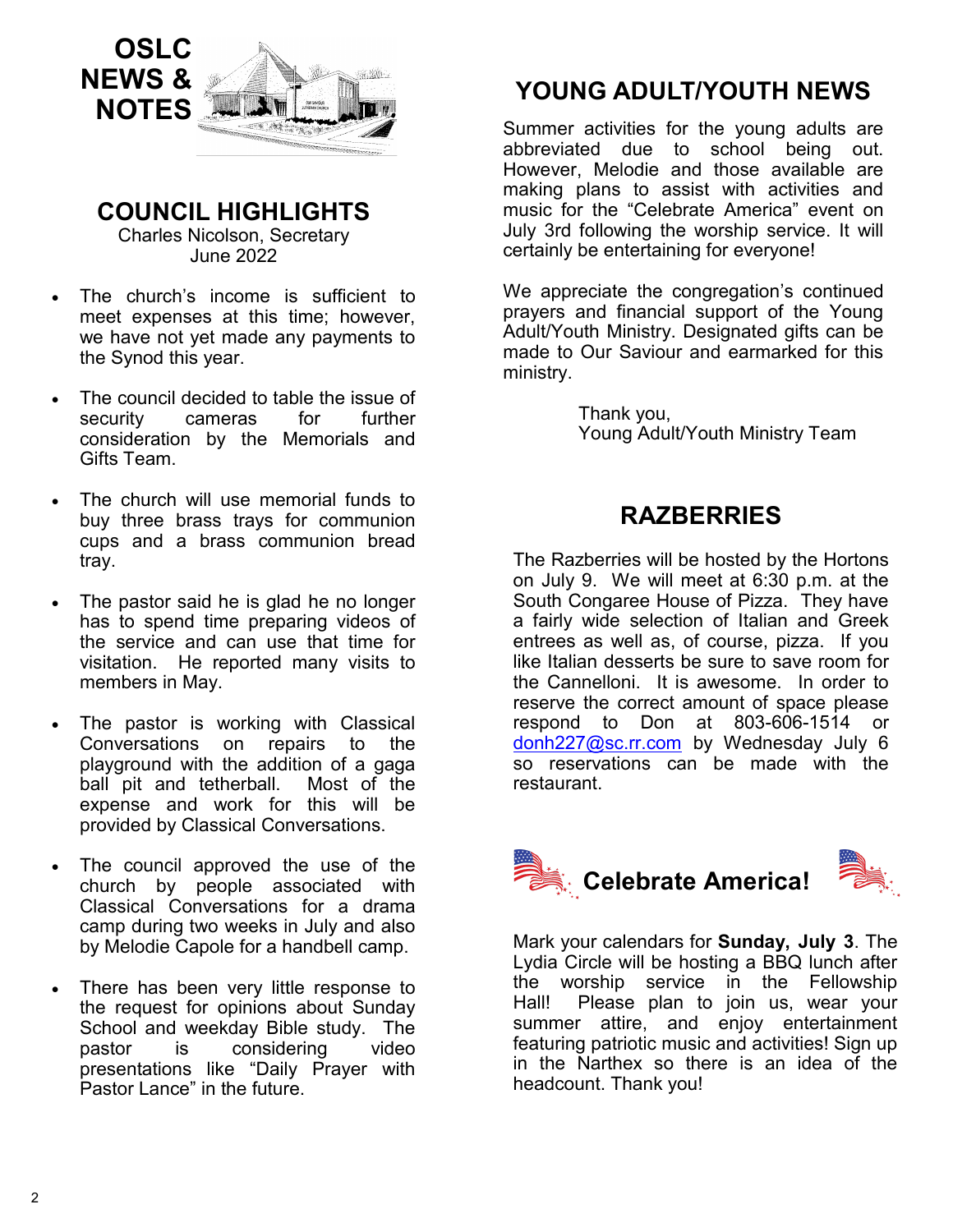I'm not singing "Happy days are here again". There is still a worrisome war in Europe. The economic picture is shaky or, at the very least, unpredictable. I tend to be distrustful of economic predictions. I don't recall hearing about gas prices heading over \$4.00 per gallon before it happened, but here we are. Maybe someone was talking about it, but I never heard them.

Who am I to declare the COVID? So I won't say it. But it sure is starting to feel that way to me. And just like ancient Israel poured its thanksgiving on the God who brought them through tough times, so we too can shout out "Thanks be to God!"

> Peace in Christ, Pastor Lance



AVERAGE ATTENDANCE *May 29-June 19*

*WORSHIP—33*

#### **JULY MINISTRIES**

| <b>FLOWERS</b><br>July 3 Melba Murphy | <b>GREETERS</b><br>Melba Murphy |
|---------------------------------------|---------------------------------|
| *Need Volunteer *<br>10               | *Need Volunteer                 |
| 17 Bill Aull                          | *Need Volunteer                 |
| 24 *Need Volunteer                    | Linda Hill                      |
| 31 Frank Yonce                        | *Need Volunteer                 |
| <b>WORSHIP</b>                        |                                 |

#### **WORSHIP ASSISTANTS LECTORS**

#### July 3 *Melba Murphy Melba Murphy*

- 10 *Gail Marcum Sylvia Ford*
- 17 *\*Need Volunteer \*Need Volunteer*
- 24 *\*Need Volunteer Wayne Lybrand*
- 31 *\*Need Volunteer \*Need Volunteer*

#### **JULY AUGUST**

 **USHERS** *Chief \*Need Volunteer Isma Boland \*Need Volunteer Gail Marcum*

 **ALTAR GUILD**  *Wayne & Marie Lybrand*

*Gail Marcum & Linda Griffith*

 **OFFERING PICKUP**  *Meredith Cleland Isma Boland*

 **TELLERS**  *Beth Cleland & Barney Keitt*

 **PROPERTY COMMITTEE**

*Linda Griffith & Gail Marcum*

 *Gary Black Herman Shealy*

3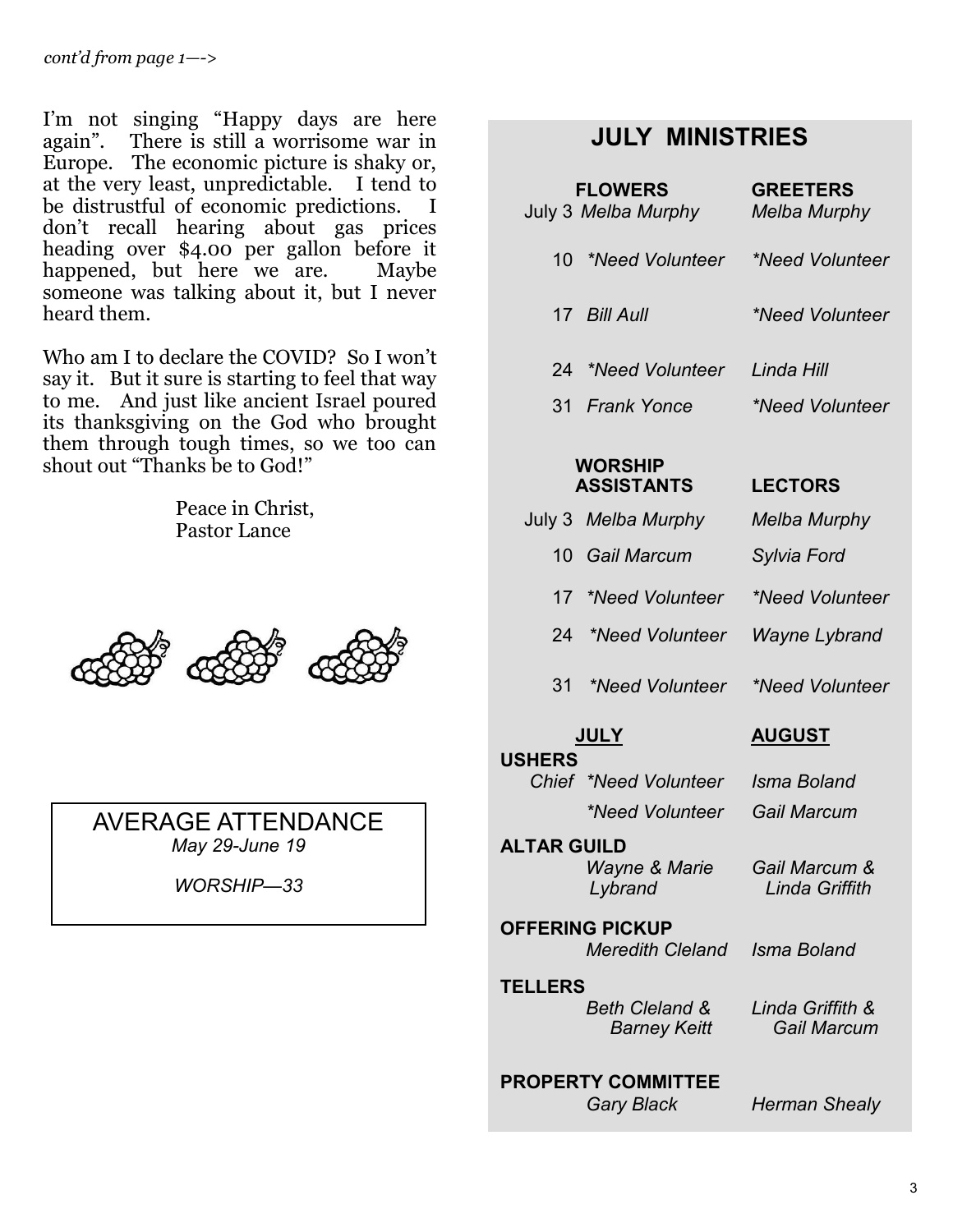# **COMMEMORATION PROFILES**

*Ruth Nicholson*

The Lutheran Church, as part of its worship, celebrates the lives of notable Christians of the past. Our hymnal provides a calendar (pp. 15– 17) for us to follow which recognizes these individuals on the anniversary of their deaths.



**July 17 Bartolomé de Las Casas, Missionary to the Indies (1474-1566)**

While serving in the Spanish military, Las Casas traveled to the West Indies, where he was awarded an estate complete with native slaves. When he joined the priesthood in 1512, as perhaps the first to be ordained in the New World, Las Casas freed his slaves. From then on, he devoted much of his missionary work to improving the lot of the Indians of the Caribbean and Central America, despite opposition from fellow Spaniards. After his retirement, this "Apostle of the Indies" used the written word to continue fighting for humane treatment of New World natives.

#### **July 29 Olaf, King of Norway, Martyr (995-1030)**

As a young man, Olaf Haraldsson accompanied his foster father on Viking raids. After being baptized in France at about age nineteen, Olaf returned to his native Norway with an army and made himself the country's ruler within a year. He supported Christianity over paganism and revised Norwegian law, enforcing it impartially. Danish and Swedish armies then drove him from power into exile. Soon after Olaf returned to Norway, he was killed in battle. He is revered as Norway's patron saint, and his deeds are often extolled in stories and visual art. A cathedral was built over his burial site in Trondheim, Norway.

#### **July 29 Mary, Martha, and Lazarus of Bethany**

Lazarus and his sisters offered friendship and hospitality to Jesus. Thanks to the Gospel writers, these three lives have even greater significance. Mary's anointing of Jesus stands for pure devotion. Her attentiveness to Jesus' words while Martha busied herself preparing food and drink has rendered these women symbols of two aspects of the Christian life namely, contemplation and action. Jesus' raising of Lazarus from death points to believers' hope for new life in Christ.



## **ELCA PRESS RELEASES**

**Evangelical Lutheran Church in America** God's work. Our hands.

- 5/26 Response to the school shooting in Uvalde, Texas
- 5/27 Sierra Pacific Synod: Bishop's Report to the Church.
- 5/31 David Nagler elected bishop of the ELCA Pacifica Synod
- 6/01 Release of the Listening Team Report
- 6/06 A message from Presiding Bishop Eaton
- 6/08 Scott Alan Johnson elected bishop of ELCA Nebraska Synod
- 6/10 Daniel Beaudoin reelected bishop of ELCA Northwestern Ohio Synod
- 6/14 William Gafkjen reelected bishop of ELCA Indiana-Kentucky Synod
- 6/14 Bishop Eaton participates in Emanuel Nine commemoration event
- 6/15 World Refugee Day 2022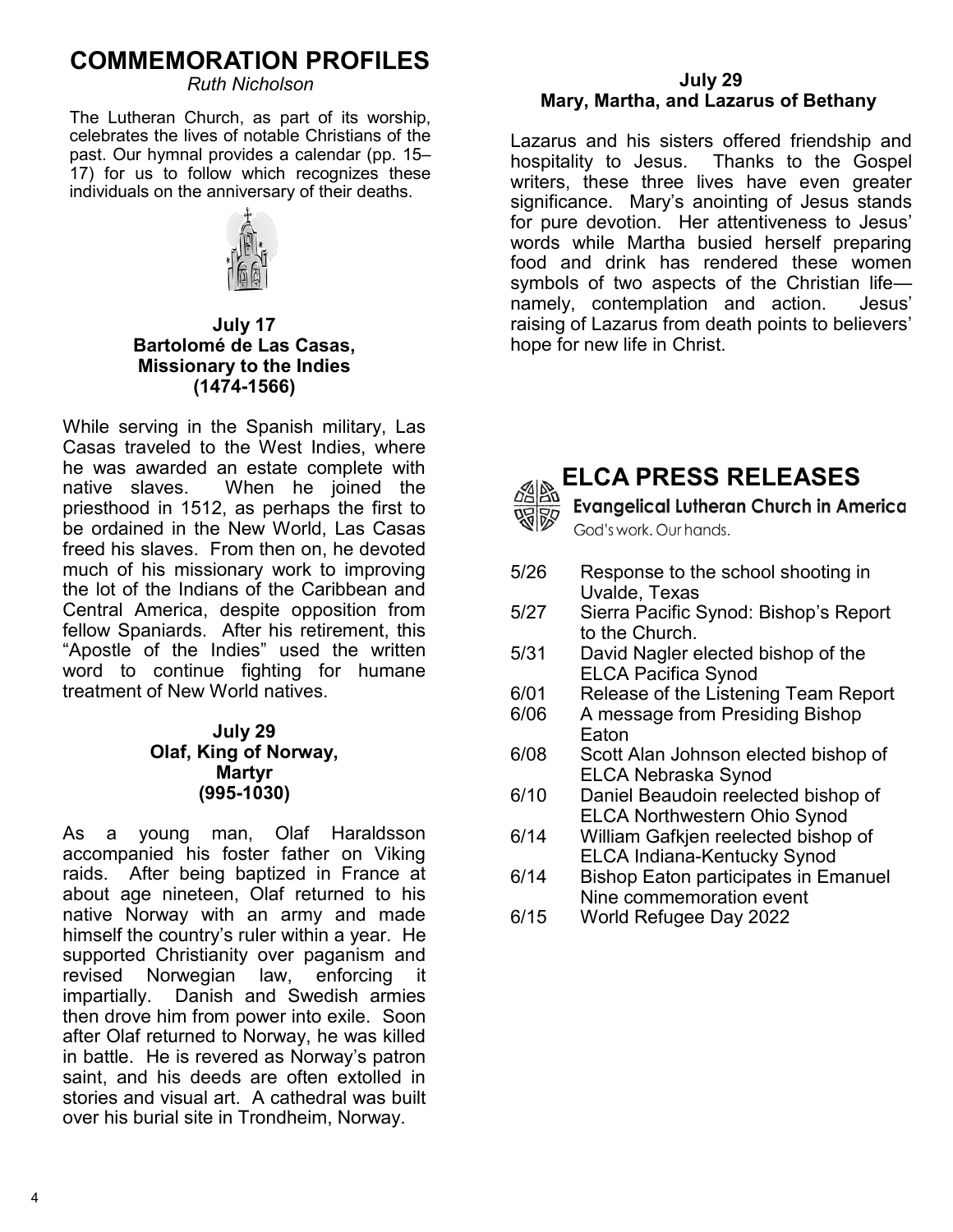# Womën ELCA

#### **2022 OSLC-WELCA OFFICERS & EXECUTIVE COMMITTEE**

President — Linda Griffith (803-920-3975, *lindagriffith2@aol.com*) Vice President—Isma Boland (803-760-5545. *ilbright@bellsouth.n*et) Treasurer — Ann Satterwhite (803-254-9934, *annsatterwhite2@gmail.com*) Secretary — (to be appointed as needed) Advisor — Sandra Hughes (803-796-9016, *smhughes@sc.rr.com)*

**Cameron** — Isma Boland (Leader), volunteer (Recorder) **Lydia**—Caroline Raszewski (Leader), Beverly Nivens (Recorder) **Rebekah** — Loleta Keitt (Leader) Linda Hill (Treasurer) Linda Griffith (Recorder)

Summer is here and boy is it H O T! It's already been a very busy one trying to get back into the church with all our group meeting. It's so nice to finally catch up with everyone and hear about all the good we continue to do. The Retreat was a big success and the Social Event will be within the week of you receiving this newsletter.

**Action-Rebekah** was unable to go to Laura's Tea Room for their annual outing; however, plans are for a summer luncheon somewhere where it'll be C O O L! Several recommendations for the Retreat profits has been made but no decision has been made. The Hospitality Teams have been active with several restaurant gift cards presented.

**Community-Lydia** continues to meet with very interesting discussions. They are also looking forward to the big SOCIAL EVENT on July 3rd. If you have not signed up to come, please call the church office! It will be a celebration you won't want to miss!

**Growth—Cameron** continues to be inactive; however, very busy around the church helping out with the Thursday luncheons and the hospitality teams.

## **Please remember to MARK YOUR CALENDARS with the following dates:**

#### **(DUE TO COVID 19-CALENDAR IS SUBJECT TO CHANGE WITH LOCATIONS/DETAILS TBA)**

- July-August-September watch for date for a called meeting for nominations for officers for 2023.
- September TBA Fall 2022 SCWELCA Saxe Gotha Conference Meeting (*www.scwelca.org*)-Mt. Tabor
- October 2 3-5 PM (Sunday) Joint OSLC WELCA Meeting (2023 officer election) Devotional/Prayer - Rebekah Refreshments – Lydia
- November 6 DAYLIGHT SAVINGS TIME **FNDS**
- December 4 **Immediately following Worship Service** – WELCA Executive Meeting (circle leaders w/unit officers) Opening Prayer: Ann Satterwhiite
- **September 22-24, 2023** WELCA Triennial Convention & Gathering, Phoenix, AZ

# **Women of the ELCA Purpose Statement**

As a community of women created in the image of God, Called to discipleship in Jesus Christ, and empowered by the Holy Spirit, We commit ourselves to grow in faith, affirm our gifts, Support one another in our callings, engage in ministry and action, and promote healing and wholeness in the church, the society, and the world.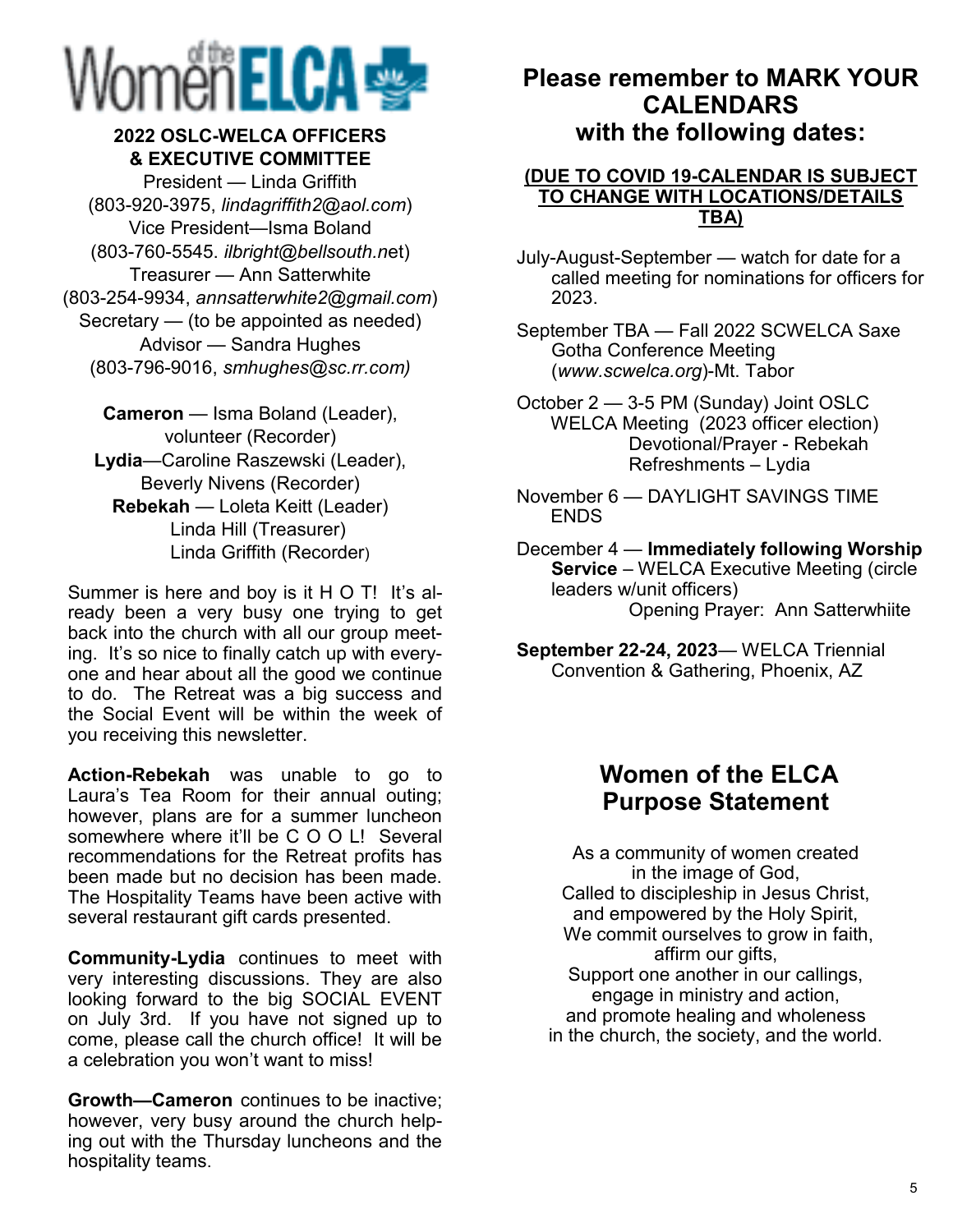# **GRAPEVINE QUIZ**

Not surprisingly, July is National Grilling Month. So let's toss some food on the grill (or altar, as many a case will be) and do this month's Bible quiz!

1. In Genesis 4, God accepts Abel's offering to Him—the first of his flocks. But rejected Cain's offering. What was it?

a.The weakest of his flocks b.Incense c.The first fruits of the ground d.Firecrackers

2. As God is making a covenant with Noah after the flood in Genesis 9, He allows Noah and his descendants to eat something new. What is it?

a.Pork! From snout to tail! b.The flesh of animals, but not the blood c.Only foods deemed "kosher" d.Gummi-worms

- 3 In 1 Kings 18, Elijah calls the prophets of Baal to a contest which may have been called "Whose god can light a fire for a sacrifice?" The prophets of Baal build prepare an bull on the altar and try in vain to have Baal light it. Elijah prepares his bull and altar, but beforehand ups the stakes. What does he do?
	- a.Pours water over it three time
	- b.Declares he will pray silently
	- c.Says God will burn the sacrifice and the prophets
	- d.Says the word that will start the fire is "abracadabra".
- 4. In Luke 2 when the newborn Jesus is presented in the temple, what does his family bring as the offering to be burned?

a.Two turtledoves b.An unblemished lamb c.Frankincense from the Magi d.A crisp fresh \$50 bill

- (answers on page 7) 5. In a post-resurrection appearance in John 21, Jesus is grilling on the beach. What's cooking?
	- a. Two turtledoves
	- b. Fish
	- c. Flatbread
	- d. Burgers, of course!

BONUS: What is frankincense made from?



# **LUTHERAN MEN IN MISSION**

Lutheran Men in Mission will not be meeting in July. Our next get together will be at Shealy's in Leesville at 1 pm on Tuesday, August 16, 2022. The women of the congregation are invited to join us.

#### **MINISTRY NEEDS**

If you look at June Ministries list on page 3, you will note there are several spaces marked "\*Need Volunteer". Please consider volunteering. We are back to full worship.



To Pastor Lance and our Church Family,

Thanks to all of you for remembering Albert and me during my recovery from a fall. Your calls, cards, visits, food, and especially your prayers helped ease the pain of these past weeks.

> God's Blessings to you all, Sue Drafts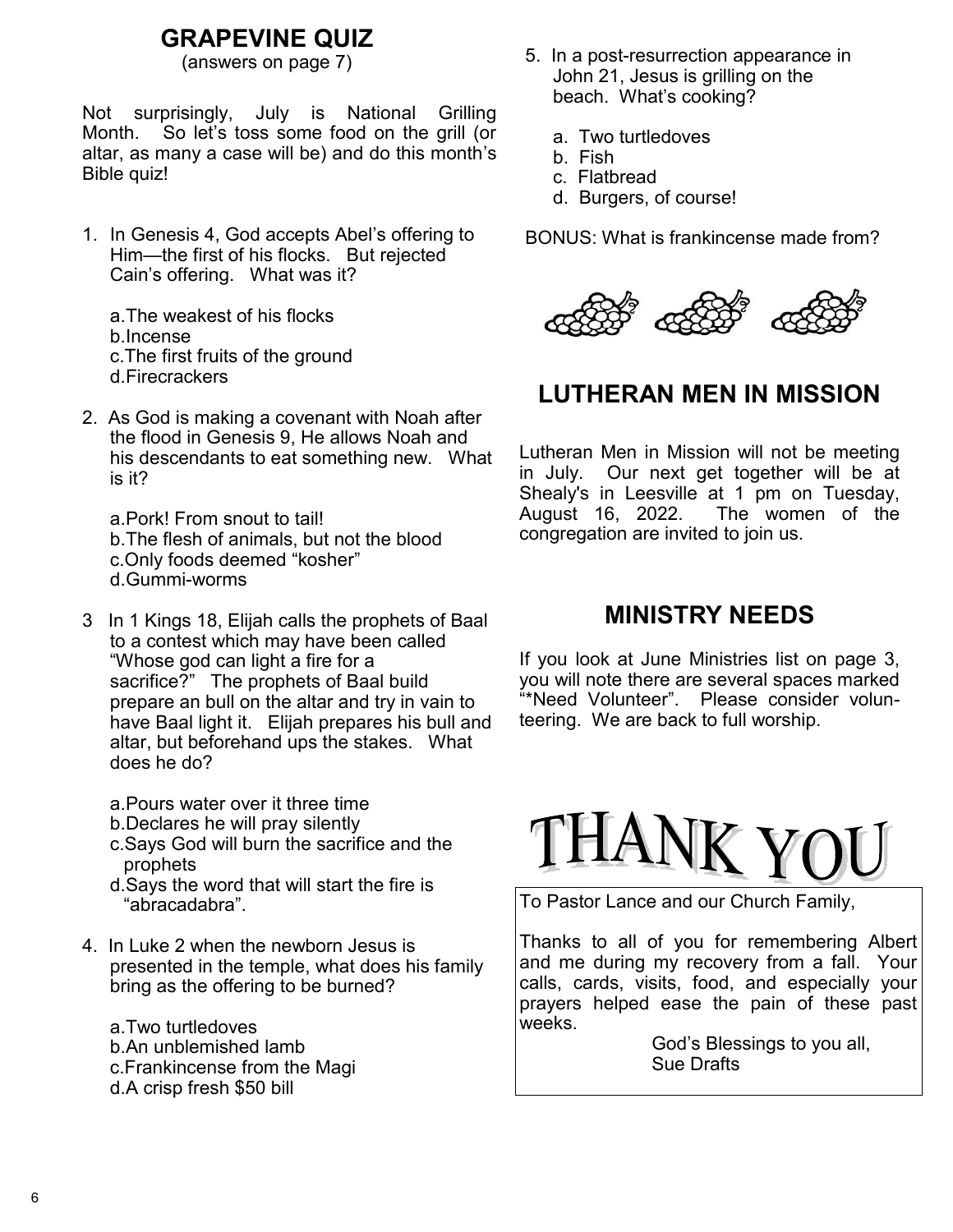# **PRAYER REQUESTS**

Those listed below have special prayers needs at this time. We keep the entire congregation in our prayers at all times, but sometimes special prayers are needed. If your name is on the list or you have added someone's name and they no longer need to be on the list, please contact the church secretary so the name cam be removed.

*Beth Boland Greg Chapman Jeannie Chapman Linda Crapps Katie Doble Don Ford Dolores Hopkins Ann Moye*

| 7/11 |
|------|
| 7/14 |
| 7/17 |
| 7/17 |
| 7/19 |
| 7/20 |
| 7/20 |
| 7/20 |
| 7/22 |
| 7/24 |
| 7/31 |
|      |

**JULY BIRTHDAYS**

*Willette Satterwhite Kaitlyn Sawyer (granddaughter of Horace & Betty Meetze) Marie Shealy (Morningside Ret Ctr., Apt. 131) Mary Stocker DeLeon Wallace The family of Heyward Wessinger*

# **JULY ANNIVERSARIES**

| Don & Sylvia Ford  | 7/13 |
|--------------------|------|
| Dan & Pam Hanfland | 7/31 |

Please Note: if there are any errors or omissions in birthdays or anniversaries, notify the church office. We want to make sure our records are correct.

# **GRAPEVINE ARTICLES**

If you have articles, reports and/or pictures that you or your group would like printed in the next Grapevine, please send them to the Church Office by **Monday July 25.**



ANSWERS: 1, c. The first fruits of the ground; 2, b. The flesh of animals, but not the blood; 3, a. Pours water over it three times; 4, a. Two turtledoves; 5, b. Fish; BONUS— Frankincense is the aromatic resin or sap from certain trees in the area.